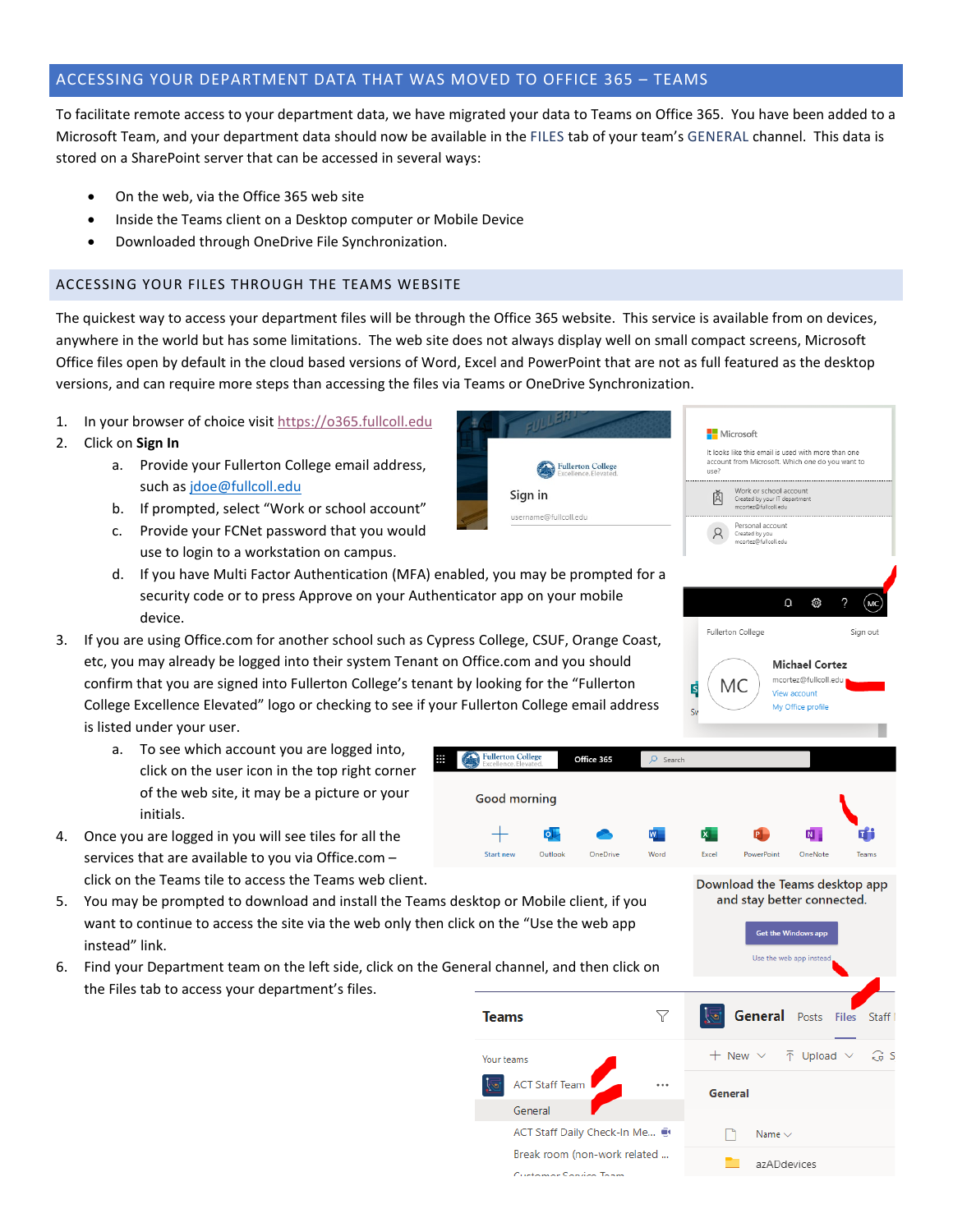## ACCESSING YOUR FILES THROUGH THE TEAMS DESKTOP CLIENT

I

1. Start the Teams client, by going to the Windows menu and selecting Microsoft Teams or by searching for it via your Windows Tool Bar



2. In the Teams application, click on Teams, then on your Department's Team, the General channgel, and then the Files Tab:

| Activity     | <b>Teams</b>                         | Y | <u>is</u> i<br>General Posts Files Staff Note |  |
|--------------|--------------------------------------|---|-----------------------------------------------|--|
| EV<br>Chat   | Your teams                           |   | + New ∨ ↑ Upload G Sync <                     |  |
| ŵ.           | ACT Staff Team                       |   | General                                       |  |
| <b>Teams</b> | General                              |   |                                               |  |
|              | Break room (non-work related topics) |   | N <sub>L</sub>                                |  |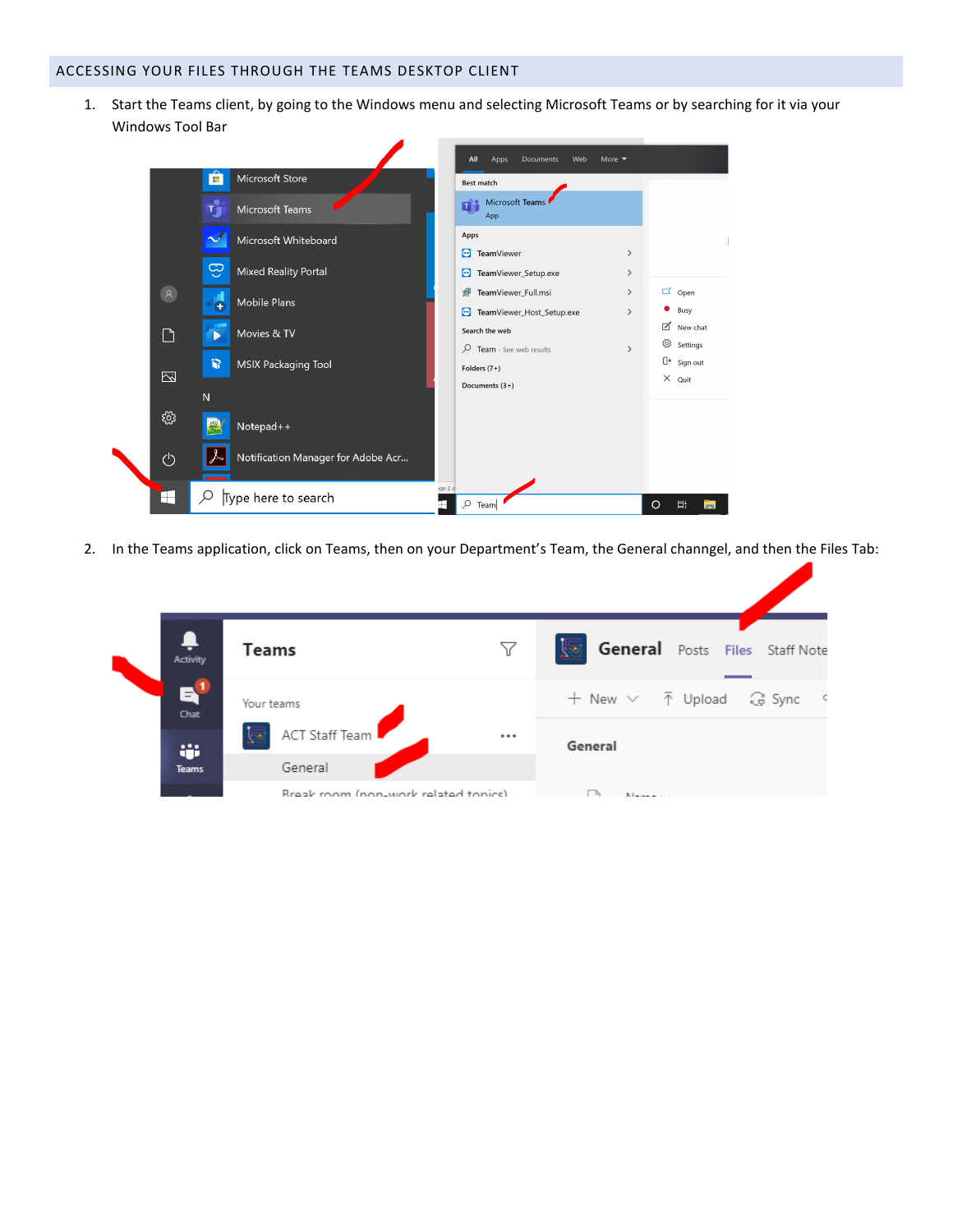## SYNCHRONIZING YOUR DEPARTMENT FILES VIA ONEDRIVE SYNCHRONIZATION

Synchronizing your department files via OneDrive will make your department files in Teams available on your Laptop or Desktop computer, so that you can access them directly with Windows File Explorer. The files will be automatically synchronized with the copies on the Office.com servers, as long as your local device has an internet connection.

- 1. First make sure that OneDrive is working on your computer and is signed into Fullerton College.
	- a. On your Windows Toolbar, there should be an icon of Blue Clouds – the icon should have no red X's and when you move your mouse pointer over the icon it should say "One Drive – Fullerton College."
	- b. If the blue OneDrive icon is not present, you can start OneDrive via the Windows Menu or by searching for it on the Windows Toolbar





2. Then open the Teams Client of your Choice, either the Desktop Application or Web based client vi[a https://o365.fullcoll.edu](https://o365.fullcoll.edu/) and navigate to your Department's Team -> General Channel -> Files tab, then click on Open in SharePoint

| Activity       | Teams                                 | General Posts Files Staff Notebook COVID19-Onsite-OT +                                                                                                        |
|----------------|---------------------------------------|---------------------------------------------------------------------------------------------------------------------------------------------------------------|
| 日<br>Chat      | Your teams                            | + New $\vee$ $\bar{\uparrow}$ Upload $\hat{\downarrow}$ Sync $\otimes$ Copy link $\frac{1}{2}$ Download + Add cloud storage $\blacksquare$ Dpen in SharePoint |
| <b>Algebra</b> | ACT Staff Team<br>                    | General                                                                                                                                                       |
| Teams          | General                               |                                                                                                                                                               |
|                | Brook and the second related to the V | $\overline{\phantom{a}}$                                                                                                                                      |

3. SharePoint will open in a browser, click on the Sync button:

| ACT Staff Team<br>Private group |                                                                                                                                                                                                                      |  |
|---------------------------------|----------------------------------------------------------------------------------------------------------------------------------------------------------------------------------------------------------------------|--|
| ACT Home                        | + New $\vee$ $\bar{\uparrow}$ Upload $\vee$ $\varnothing$ Quick edit $\bar{\varnothing}$ Share $\bar{\heartsuit}$ Copy link $\bar{\varsigma}$ Sync $\bar{\downarrow}$ Download $\bar{\mathfrak{su}}$ Export to Excel |  |